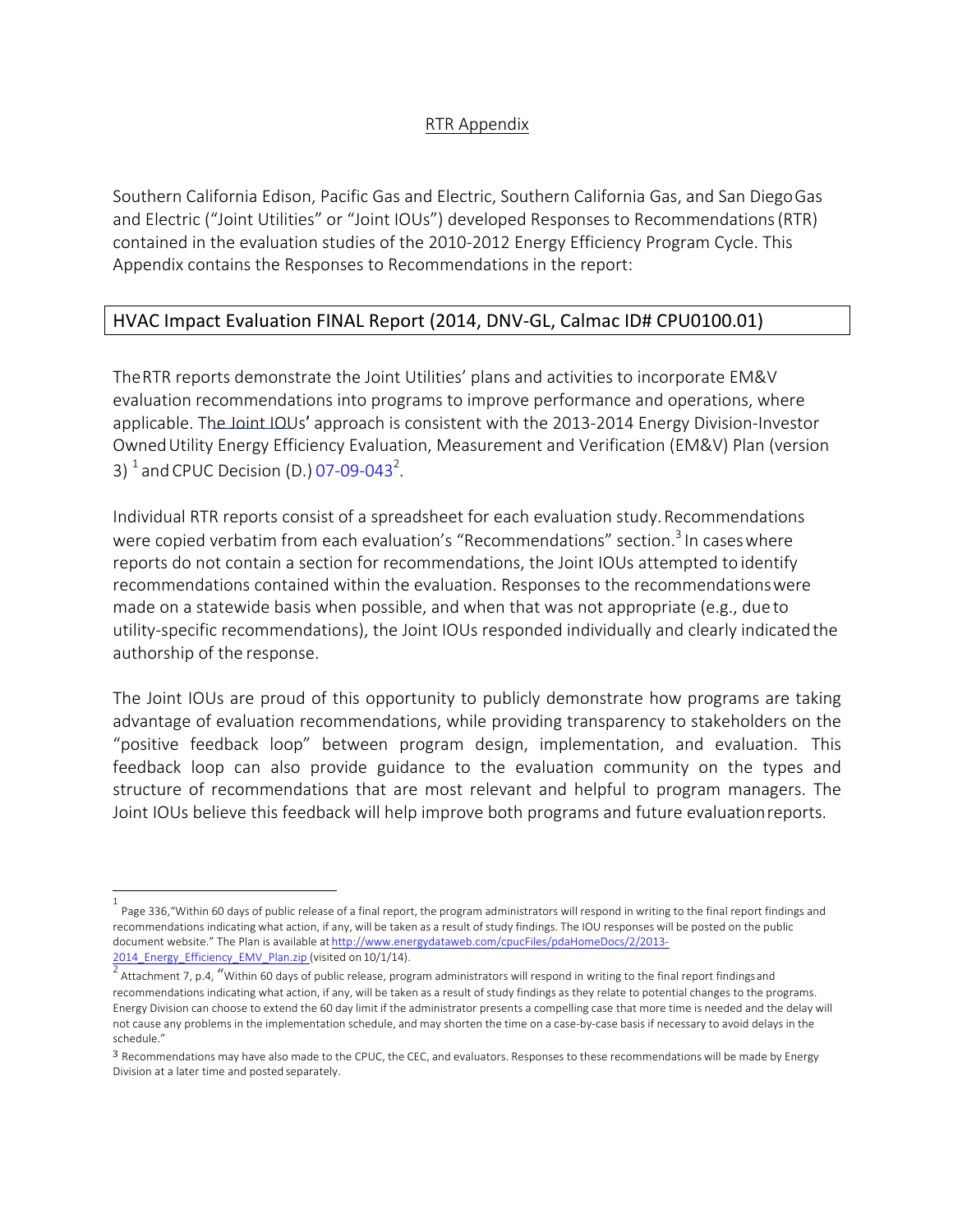Study Title: HVAC Impact Evaluation Draft Report WO32 HVAC - Volume 1: Report (CPU0100.01); Published August 27, 2014<br>Program: HVAC

 $Program:$ 

| lten<br>#    | Page | <b>Findings</b>                                                                                                                                                                                                                                                                                                                                                                                                                                                                                                                                                                                                                                                                                                                                                                                                                                                                                                                                                | <b>Best Practice / Recommendations</b>                                                                                                                                                                                                                                                                                                                                                                                                                                                                                                                                                                                                                                                                                                                                                                     | <b>lecomme</b><br>ation<br><b>Recipient</b> | <b>Disposition</b><br>(Accepted,<br><b>Rejected, or</b><br>Other) | <b>Disposition Notes</b><br>(e.g. Description of Specific Program Change or Reason for Rejection or Under Further Review)                                                                                                                                                                                                                                                                                                                                                                                                                                                                                                                                                                                                                                                                                                                                                                                                                                                                                                                                                                                                                                                                                                                                                                                                                                                                                                                                                                                                                                                                                                                                                                                                                                                                                                                                                                                                                                                                                                                                                                                                                                                                                                                                                                                                                                                                                                                                                                                                                                                                                                                                                                                                                                                                                                                                                                                                                                                                             |
|--------------|------|----------------------------------------------------------------------------------------------------------------------------------------------------------------------------------------------------------------------------------------------------------------------------------------------------------------------------------------------------------------------------------------------------------------------------------------------------------------------------------------------------------------------------------------------------------------------------------------------------------------------------------------------------------------------------------------------------------------------------------------------------------------------------------------------------------------------------------------------------------------------------------------------------------------------------------------------------------------|------------------------------------------------------------------------------------------------------------------------------------------------------------------------------------------------------------------------------------------------------------------------------------------------------------------------------------------------------------------------------------------------------------------------------------------------------------------------------------------------------------------------------------------------------------------------------------------------------------------------------------------------------------------------------------------------------------------------------------------------------------------------------------------------------------|---------------------------------------------|-------------------------------------------------------------------|-------------------------------------------------------------------------------------------------------------------------------------------------------------------------------------------------------------------------------------------------------------------------------------------------------------------------------------------------------------------------------------------------------------------------------------------------------------------------------------------------------------------------------------------------------------------------------------------------------------------------------------------------------------------------------------------------------------------------------------------------------------------------------------------------------------------------------------------------------------------------------------------------------------------------------------------------------------------------------------------------------------------------------------------------------------------------------------------------------------------------------------------------------------------------------------------------------------------------------------------------------------------------------------------------------------------------------------------------------------------------------------------------------------------------------------------------------------------------------------------------------------------------------------------------------------------------------------------------------------------------------------------------------------------------------------------------------------------------------------------------------------------------------------------------------------------------------------------------------------------------------------------------------------------------------------------------------------------------------------------------------------------------------------------------------------------------------------------------------------------------------------------------------------------------------------------------------------------------------------------------------------------------------------------------------------------------------------------------------------------------------------------------------------------------------------------------------------------------------------------------------------------------------------------------------------------------------------------------------------------------------------------------------------------------------------------------------------------------------------------------------------------------------------------------------------------------------------------------------------------------------------------------------------------------------------------------------------------------------------------------------|
| $\mathbf{1}$ | 39   | The programs do not provide training or incentives regarding<br>minimum outdoor air damper position to improve energy<br>efficiency. Maintenance programs require retro-commissioning<br>prior to other repairs to address minimum outside air<br>regardless of the whether new sensors or controllers are added.<br>The primary functional components such as linkages and<br>dampers need to be working as a prerequisite to adding or<br>improving sensors and controllers. While programs provide<br>incentives for repairing non-functional economizers, none of<br>the technicians performed economizer repairs while being<br>observed. If contractors view repairs as "retro-commissioning"<br>not maintenance, then these measures could be replaced by<br>others to reduce unnecessary outside air, such as sealing the<br>junctions of economizers to units, or expanding the program to<br>include both retro-commissioning and maintenance items. | IOU programs should coordinate to establish differences between maintenance, repair, and retro-commissioning. These<br>efforts started with the IOUs and industry through the WHPA in 2013 after publication of the interim results memo. For<br>example, maintenance related to economizers would involve sealing economizer and unit leakage while repairs require<br>functional testing and additional cost services for parts and labor. Full retro-commissioning further entails setting<br>integrated controls based on measuring outdoor airflow and reducing minimum outdoor air damper position to code<br>evels on economizers. Explore ways to integrate maintenance, repair and retro commissioning measures into the<br>program design to maximize energy savings potential from the program. | All IOUs                                    | Other                                                             | Retrocommissioning before QM is not cost effective and is a tough sell for customers. Furthermore<br>retrocommissioning before QM is not part of Industry Standard Practice (ACCA 180). However, the IOUs agree that<br>outside air measurement and setting needs improvement and that most maintenance technicians are not qualified<br>to assess or adjust outside air ventilation.<br>The statewide IOU team is investigating ways to improve economizer measures and conduct more comprehensive<br>maintenance cost effectively. Examples include:<br>PG&E is working on a program modification which would combine one-time tune-ups, quality maintenance and<br>early retirement programs to best serve our customers and create the largest energy efficiency savings possible.<br>Specifically, PG&E will merge the Commercial Quality Maintenance and with our one-time maintenance programs in<br>2016. The new program will offer "gold" and "silver" levels of engagement - corresponding to the tune-up measures<br>with and without ongoing maintenance - with higher incentive levels for the gold solution. PG&E plans to issue two<br>contracts for this program. The Program Management contract will focus on logistical aspects, program delivery,<br>portal management, contractor relationship management and recruitment, sales training. The Technical contract<br>will focus on inspections, technical training, and advising PGE program managers on the technical aspects of<br>program design. PG&E is also researching additional economizer measures.<br>SCE is working on program modifications that would more clearly distinguish between discreet energy efficiency<br>actions including tune-ups, and maintenance actions that are ongoing and serve to prolong the life of EE measures<br>installed and the systems on which they are performed. SCE is working on integrating these modifications into the<br>programs through Quality Renovation, with technicians who are qualified for this work.<br>SDG&E's Emerging Technologies continuously reviews, vets and works with third-party HVAC program implementers<br>to deploy technologies that support increased energy savings and/or more comprehensive services during HVAC<br>maintenance visits. For example, guest room controllers became a central part of the program's hotel strategy since<br>2010; economizer repair measures were supplemented with economizer replacement and Advanced Digital<br>Economizer controls in 2013 and incentives for variable-speed drives for supply fans were introduced shortly<br>thereafter. In late 2013, programmable communicating thermostats were deployed to achieve integrated demand-<br>side management during HVAC service visits, and to promote broader adoption of this technology. Other important<br>measures under consideration are compressor cycling devices, evaporative pre-cooling units, fan maintenance and<br>airflow diagnostics. |
|              | 39   |                                                                                                                                                                                                                                                                                                                                                                                                                                                                                                                                                                                                                                                                                                                                                                                                                                                                                                                                                                | The evaluation team also recommends piloting approaches to provide more effective energy efficiency measures,<br>training, tools, protocols, and data collection and based on demonstrated success, and focus the program activities on<br>those approaches which achieve measureable savings.                                                                                                                                                                                                                                                                                                                                                                                                                                                                                                             | All IOUs                                    | Other                                                             | The IOUs agree that we need to fine-tune recommendations regarding service actions and to add new measures.<br>However, we believe it is more effective to treat HVAC units as interconnected and interdependent systems in a<br>more comprehensive approach. Piecemeal approaches employed in the past have led to poor quality work, gaming,<br>and ultimately poor realization of savings. HVAC operates as a system, and it is clear that some small adjustments<br>may not result in measureable savings when performed in isolation. A comprehensive approach addresses major<br>and minor issues for an overall result in which the impact of individual actions cannot be distinguished or isolated.<br>The 2010-2012 WO32 effort was valuable in identifying a few potential areas of improvement, but failed to evaluate<br>the impact of the program in a statistically sound manner. Future EM&V efforts should focus on establishing savings<br>for the overall package of measures at the program level, and should not focus on the contribution of individual<br>actions to the savings achieved. WO 32 recommends moving away from incentivizing industry protocol tasks that do<br>not achieve measurable savings. We note that some industry protocols are intended for customers to assume<br>responsibility (such as section 4 of the Standard 180), including enforcing customer compliance. These types of<br>activities are neither necessary nor sufficient to support energy savings and add considerable burden to contractors,<br>technicians and participants, while increasing the costs of achieving energy savings.<br>Examples of program changes or research the IOUs are conducting in the spirit of this recommendation include:<br>PG&E is currently doing a gap analysis to understand and improve inspection and training methods used in the<br>programs. PG&E is putting out an RFP to have a separate contract for training and inspections.<br>SDG&E deployed approaches to reduce contractor burden, streamline data collection, improve training and diversify<br>the offered measures. Examples include streamlining data collection forms and data input screens, reducing<br>required on-site data collection visits from three to one by combining inventory collection and inventory QC with the<br>baseline visit.                                                                                                                                                                                                                                                                                                                                                                                                                                                                                                                                                                                                                                 |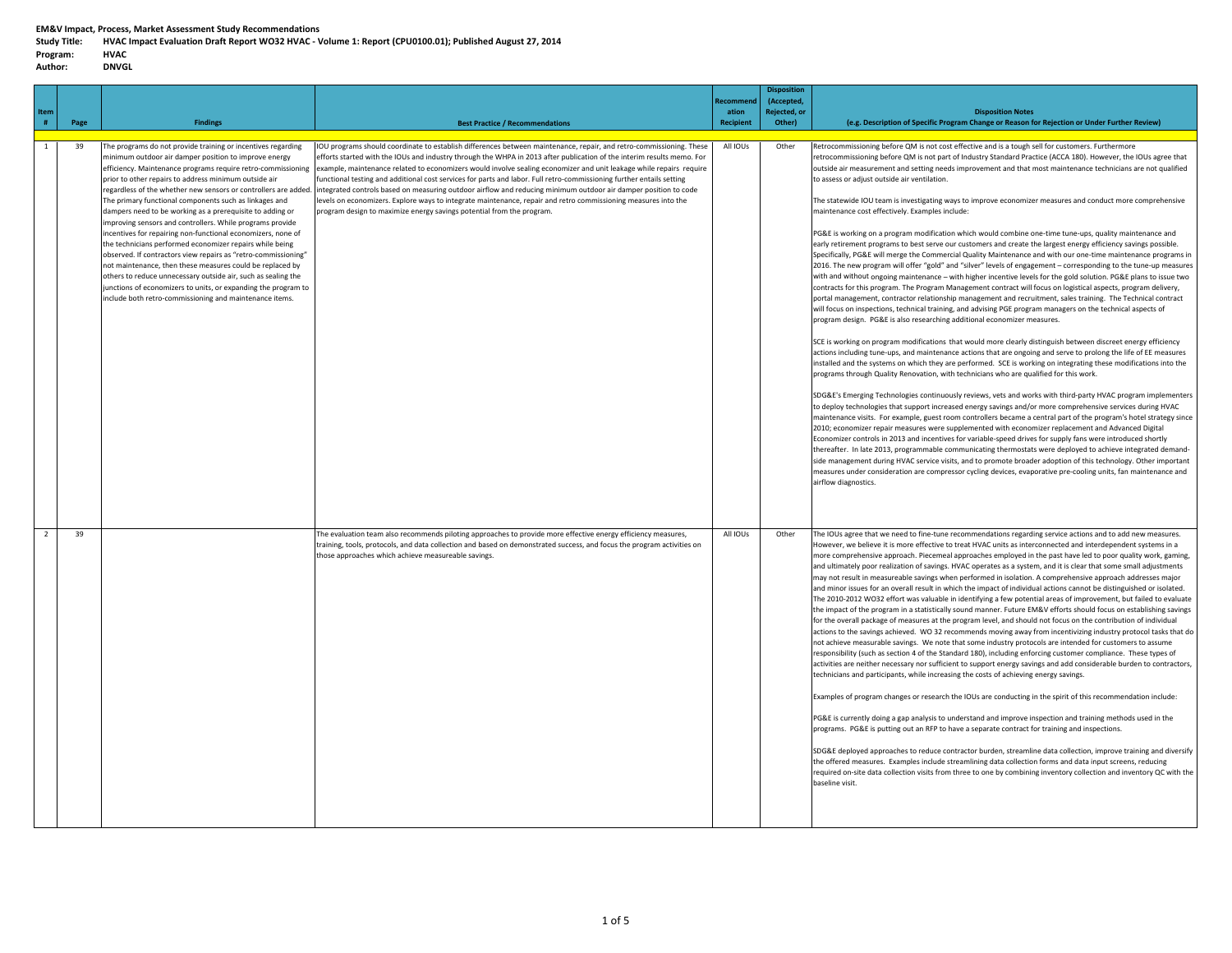# Study Title: HVAC Impact Evaluation Draft Report WO32 HVAC - Volume 1: Report (CPU0100.01); Published August 27, 2014<br>Program: HVAC

 $Program:$ 

|                         |       |                                                                                                                                                                                                                                                                                                                                                                                                                                                                                                                                                                                                                                                                                                                                                                                                                                                                                                                                                                                                                                                                                                                                                                                                                                                                                                                                                                                                                                                                                                                                                                                                                                                                    |                                                                                                                                                                                                                                                                                                                                                                                                                                                                                                                                                                                                                                                                                                                                                                                                                                                                                                                                                                                                                                                                                                                                                                                                                                                                                                                                                                                                                                                                                                                                                                                                                                                                                                                                                                                                                                                                                                                                                                                                                                                                                                                                                                                                                                                                                                                                                                                                                                                                                                                                                                                                                                                                                                                                                                                                                                                                                                                                                                                                                                                                                                                                                                                                                                                                                                                                                                 |                   | <b>Disposition</b>         |                                                                                                                                                                                                                                                                                                                                                                                                                                                                                                                                                                                                                                                                                                                                                                                                                                                                                                                                                                                                                                                                                                                                                                                                                                                                                                                                                                                                                                                                                                                                                                                                                                                                                                                                                                                                                                                                                                                                                                                                                                                                                                                                                                                                                                                                                                                                                                                                                                                                                                                                                                                                                                                                                                                                                                                                                                                                                                                                                |
|-------------------------|-------|--------------------------------------------------------------------------------------------------------------------------------------------------------------------------------------------------------------------------------------------------------------------------------------------------------------------------------------------------------------------------------------------------------------------------------------------------------------------------------------------------------------------------------------------------------------------------------------------------------------------------------------------------------------------------------------------------------------------------------------------------------------------------------------------------------------------------------------------------------------------------------------------------------------------------------------------------------------------------------------------------------------------------------------------------------------------------------------------------------------------------------------------------------------------------------------------------------------------------------------------------------------------------------------------------------------------------------------------------------------------------------------------------------------------------------------------------------------------------------------------------------------------------------------------------------------------------------------------------------------------------------------------------------------------|-----------------------------------------------------------------------------------------------------------------------------------------------------------------------------------------------------------------------------------------------------------------------------------------------------------------------------------------------------------------------------------------------------------------------------------------------------------------------------------------------------------------------------------------------------------------------------------------------------------------------------------------------------------------------------------------------------------------------------------------------------------------------------------------------------------------------------------------------------------------------------------------------------------------------------------------------------------------------------------------------------------------------------------------------------------------------------------------------------------------------------------------------------------------------------------------------------------------------------------------------------------------------------------------------------------------------------------------------------------------------------------------------------------------------------------------------------------------------------------------------------------------------------------------------------------------------------------------------------------------------------------------------------------------------------------------------------------------------------------------------------------------------------------------------------------------------------------------------------------------------------------------------------------------------------------------------------------------------------------------------------------------------------------------------------------------------------------------------------------------------------------------------------------------------------------------------------------------------------------------------------------------------------------------------------------------------------------------------------------------------------------------------------------------------------------------------------------------------------------------------------------------------------------------------------------------------------------------------------------------------------------------------------------------------------------------------------------------------------------------------------------------------------------------------------------------------------------------------------------------------------------------------------------------------------------------------------------------------------------------------------------------------------------------------------------------------------------------------------------------------------------------------------------------------------------------------------------------------------------------------------------------------------------------------------------------------------------------------------------------|-------------------|----------------------------|------------------------------------------------------------------------------------------------------------------------------------------------------------------------------------------------------------------------------------------------------------------------------------------------------------------------------------------------------------------------------------------------------------------------------------------------------------------------------------------------------------------------------------------------------------------------------------------------------------------------------------------------------------------------------------------------------------------------------------------------------------------------------------------------------------------------------------------------------------------------------------------------------------------------------------------------------------------------------------------------------------------------------------------------------------------------------------------------------------------------------------------------------------------------------------------------------------------------------------------------------------------------------------------------------------------------------------------------------------------------------------------------------------------------------------------------------------------------------------------------------------------------------------------------------------------------------------------------------------------------------------------------------------------------------------------------------------------------------------------------------------------------------------------------------------------------------------------------------------------------------------------------------------------------------------------------------------------------------------------------------------------------------------------------------------------------------------------------------------------------------------------------------------------------------------------------------------------------------------------------------------------------------------------------------------------------------------------------------------------------------------------------------------------------------------------------------------------------------------------------------------------------------------------------------------------------------------------------------------------------------------------------------------------------------------------------------------------------------------------------------------------------------------------------------------------------------------------------------------------------------------------------------------------------------------------------|
| Item                    |       |                                                                                                                                                                                                                                                                                                                                                                                                                                                                                                                                                                                                                                                                                                                                                                                                                                                                                                                                                                                                                                                                                                                                                                                                                                                                                                                                                                                                                                                                                                                                                                                                                                                                    |                                                                                                                                                                                                                                                                                                                                                                                                                                                                                                                                                                                                                                                                                                                                                                                                                                                                                                                                                                                                                                                                                                                                                                                                                                                                                                                                                                                                                                                                                                                                                                                                                                                                                                                                                                                                                                                                                                                                                                                                                                                                                                                                                                                                                                                                                                                                                                                                                                                                                                                                                                                                                                                                                                                                                                                                                                                                                                                                                                                                                                                                                                                                                                                                                                                                                                                                                                 | Recommen<br>ation | (Accepted,<br>Rejected, or | <b>Disposition Notes</b>                                                                                                                                                                                                                                                                                                                                                                                                                                                                                                                                                                                                                                                                                                                                                                                                                                                                                                                                                                                                                                                                                                                                                                                                                                                                                                                                                                                                                                                                                                                                                                                                                                                                                                                                                                                                                                                                                                                                                                                                                                                                                                                                                                                                                                                                                                                                                                                                                                                                                                                                                                                                                                                                                                                                                                                                                                                                                                                       |
| #                       | Page  | <b>Findings</b>                                                                                                                                                                                                                                                                                                                                                                                                                                                                                                                                                                                                                                                                                                                                                                                                                                                                                                                                                                                                                                                                                                                                                                                                                                                                                                                                                                                                                                                                                                                                                                                                                                                    |                                                                                                                                                                                                                                                                                                                                                                                                                                                                                                                                                                                                                                                                                                                                                                                                                                                                                                                                                                                                                                                                                                                                                                                                                                                                                                                                                                                                                                                                                                                                                                                                                                                                                                                                                                                                                                                                                                                                                                                                                                                                                                                                                                                                                                                                                                                                                                                                                                                                                                                                                                                                                                                                                                                                                                                                                                                                                                                                                                                                                                                                                                                                                                                                                                                                                                                                                                 | <b>Recipient</b>  | Other)                     | (e.g. Description of Specific Program Change or Reason for Rejection or Under Further Review)                                                                                                                                                                                                                                                                                                                                                                                                                                                                                                                                                                                                                                                                                                                                                                                                                                                                                                                                                                                                                                                                                                                                                                                                                                                                                                                                                                                                                                                                                                                                                                                                                                                                                                                                                                                                                                                                                                                                                                                                                                                                                                                                                                                                                                                                                                                                                                                                                                                                                                                                                                                                                                                                                                                                                                                                                                                  |
| $\overline{\mathbf{3}}$ | 38-40 | The programs do not provide training or incentives regarding<br>minimum outdoor air damper position to improve energy<br>efficiency. Maintenance programs require retro-commissioning<br>prior to other repairs to address minimum outside air<br>regardless of the whether new sensors or controllers are added.<br>The primary functional components such as linkages and<br>dampers need to be working as a prerequisite to adding or<br>improving sensors and controllers. While programs provide<br>incentives for repairing non-functional economizers, none of<br>the technicians performed economizer repairs while being<br>observed. If contractors view repairs as "retro-commissioning"<br>not maintenance, then these measures could be replaced by<br>others to reduce unnecessary outside air, such as sealing the<br>unctions of economizers to units, or expanding the program to<br>include both retro-commissioning and maintenance items.<br>Participating technicians in one program received incentives for<br>1,136 economizer tests in 2010-12. The IOUs paid a total of 438<br>repair incentives for wiring, damper motor, sensor/controller,<br>and linkage repairs. Although it is not indicated in the tracking<br>data, an individual unit likely required multiple repairs.<br>Assuming all repaired units received new sensors, we estimate<br>repairs were made on 148 units or 13%. In another program, 11<br>out of 16 economizers at one site were reported as repaired,<br>but only 5 were still working one year later and 11 were not.<br>These finding indicate that there are significant economizer<br>savings available. | <b>Best Practice / Recommendations</b><br>We also recommend that incentives be provided for measures with the highest probable applicability, FDD repair rate,<br>and savings. Low cost measures that have simplified implementation and verification procedures would be a<br>recommended target for maintenance measures. Measure recommendations include:<br>Seal Unit Leaks. New measures, such as sealing junctions between economizers and units, may have large opportunities<br>as they are not part of routine maintenance. Pilot efforts should measure the change in performance in the field and<br>use reliable sealing methods such as properly rated metal taping.<br>Reconsider Diagnostic-Based Refrigerant Charge Measures. Identifying and adjusting units with low charges proves to<br>be extremely difficult on commercial units with outdoor air intakes due to problems making accurate measurements of<br>coil entering wet bulb temperature and general unreliability of diagnostic protocols. Units with a low refrigerant charge<br>and outside air intake may not be properly adjusted with general or manufacturer recommended protocols. In addition,<br>Laboratory results presented in the following chapter show minimal savings impacts from reducing charge of<br>overcharged units back to factory charge. High charge creates a potential for compressor damage and reducing high<br>harge may have non-energy benefits. Evacuation and recharge is recommended as the best method to assess exact<br>charge level. The evaluation team adopted evacuation and recharge to factory-level as the EM&V method of choice late<br>n the evaluation. This EM&V method is recommended in future evaluations. The evaluation team understands that this<br>nethod may not be cost-feasible for program implementation and thus the program recommendation is to follow unit<br>specific manufacturer diagnostic procedures. The verification of the measure remains relatively expensive.<br>Use Manufacturer Maintenance and Diagnostic Protocols. Manufacturer protocols provide important instructions on<br>troubleshooting multiple faults for units including refrigerant charge. For certain troubleshooting outcomes, evacuation<br>and recharge may be recommended. Manufacturer protocols also may provide new measures by adjusting airflow<br>based on pressure measurements. Energy savings potential exists by adjusting fan settings to factory specifications and<br>following fan-belt alignment and tensioning guidelines. Air flow adjustment can be verified by visual inspection of the<br>fan settings. Savings can be established through a sample of pre and post measurements and surveys of pre-adjustment<br>settings.<br>Develop Criteria to Replace Rather than Repair Economizers. Programs are adding and considering measures to add<br>nore advanced sensors and controllers to economizers. In order for these technologies to achieve their potential the<br>existing economizer requires basic functionality and compatibility. Repairing old economizers in general can be<br>expensive and difficult due to part availability and old design issues. Economizer replacement offers an option that may<br>overcome some of the fundamental economizer repair issues and should be explored. | All IOUs          | Other                      | Criteria for replacing economizers was developed in 2013 and deployed in the 2013-2014 cycle. The criteria have<br>since been modified for 2015 based on REA guidelines, using the 1/3 RUL rule, which unfortunately limits the<br>applications where replacement is feasible to units no more than 10 years old. In regard to unit/economizer sealing,<br>we are in agreement that this is an area of opportunity for savings. This year we will put this through our product<br>development process and investigate the feasibility of a workpaper. In general we agree that additional measures<br>and approaches should be investigated and added (see previous response regarding our support of a more<br>comprehensive approach to HVAC systems). However, IOUs caution that cost-effectiveness could be an issue with<br>the ideas presented in this recommendation with the possible exception of "seal unit leaks". A weigh-out refrigerant<br>charge methodology takes hours to properly perform, and presents additional risk of refrigerant contamination or<br>loss to the atmosphere (refrigerant is a greenhouse gas, and some also deplete ozone). This method should only be<br>undertaken when there is a leak, contaminated refrigerant, or a refrigerant system component in need of<br>replacement - all of which would require recovery of the refrigerant anyway.<br>We note that manufacturer protocols are often difficult to find, and there is no evidence that they work better than<br>the best "generic" FDD methods available. The SCE QM and AirCare Plus program both allow (SCE) or require (ACP) a<br>state of the art automated field FDD tool to be used, but this tool was not assessed by the evaluators. The<br>evaluators only investigated the inferior methodologies. IOU labs should coordinate to test several state of the art<br>tools against manufacturer methodologies. Manufacturer methodologies also present a serious logistical challenge<br>in the case of a mass market program. It is not feasible for the program to maintain a comprehensive database of<br>manufacturer methodologies for each unit, so technicians would need to be relied upon to obtain and follow the<br>procedures. QA/QC of the technician data against the manufacturer methodology would be far too difficult to<br>automate. Also, there is no indication of how manufacturer methodologies perform against each other. The result<br>would be a scatter gun approach with unpredictable and unauditable results. A much better investment of<br>ratepayer money would be development of a standardized open protocol for FDD. These are all machines that exist<br>within the laws of physics using the vapor compression cycle. There's no reason that a single protocol cannot be<br>used universally, provided it is sufficiently sophisticated to recognize variability between different systems. |
| $\overline{4}$          | 11,40 | The evaluation team conducted laboratory tests to evaluate<br>economizer operation and performance and system faults for<br>dual and single-compressor roof top units (RTUs). Master<br>technicians oversaw laboratory technicians who fully<br>instrumented and tested packaged HVAC units in an AHRI-<br>certified laboratory. The laboratory performed tests at a range<br>of "outside" dry bulb and wet bulb temperature conditions to<br>simulate temperature variations across the California coastal,<br>inland, mountain, and desert climate zones. Additional<br>laboratory tests continue currently and will be performed in the<br>future on packaged units from additional manufacturers.                                                                                                                                                                                                                                                                                                                                                                                                                                                                                                                                                                                                                                                                                                                                                                                                                                                                                                                                                              | We recommend that additional field and laboratory tests and additional analyses be conducted to further research the<br>mpacts of HVAC maintenance and diagnostic issues identified in this report. HVAC manufacturers, industry<br>associations, state licensing boards, and DOE can help by supporting improved technician competency standards, FDD<br>protocols, and service instrument standards.                                                                                                                                                                                                                                                                                                                                                                                                                                                                                                                                                                                                                                                                                                                                                                                                                                                                                                                                                                                                                                                                                                                                                                                                                                                                                                                                                                                                                                                                                                                                                                                                                                                                                                                                                                                                                                                                                                                                                                                                                                                                                                                                                                                                                                                                                                                                                                                                                                                                                                                                                                                                                                                                                                                                                                                                                                                                                                                                                          | All IOUs          | Accept                     | The IOUs are fully supportive of ongoing laboratory testing and have been actively collaborating and participating.<br>We have organized quarterly meetings to get all major stakeholders together to discuss important results. Topics<br>have included FDD procedures and fault characterizations, establishment of a consolidated lab testing data<br>repository, and characterizing economizer issues among many others. Many of these results have provided valuable<br>information that have been used in evaluations. Going forward, we have recommended that laboratory testing be<br>geared also toward the realities that technicians face in the field. Since technicians generally have a lower<br>knowledge base, limited tools and less time to devote to diagnosing problems compared to experts in the<br>laboratory, developing procedures and information that can be taken to the field is essential. We also recommend<br>that laboratory testing address the feasibility of measuring savings and providing maintenance in a comprehensive,<br>full system metered approach as opposed to a measure by measure approach. Finally, we are interested in using<br>laboratory testing to characterize multimeter devices technicians can use for standardized troubleshooting and data<br>collection for use in evaluations.                                                                                                                                                                                                                                                                                                                                                                                                                                                                                                                                                                                                                                                                                                                                                                                                                                                                                                                                                                                                                                                                                                                                                                                                                                                                                                                                                                                                                                                                                                                                                                                                 |
| 5                       | 18.41 | There were two program types for commercial quality<br>maintenance (CQM): the statewide program that was based on<br>the ACCA 180 standard with an assumed package of measures,<br>and the third-party/local programs that continued to<br>implement individual measures including refrigerant charge<br>similar to 2006-08 programs, as well as coil cleaning,<br>economizer repair, and thermostat adjustments. Within the<br>statewide programs there were also claims in 2010 based on<br>the previous program models with individual measures.                                                                                                                                                                                                                                                                                                                                                                                                                                                                                                                                                                                                                                                                                                                                                                                                                                                                                                                                                                                                                                                                                                                | Continue ACCA 180 efforts as non-resource market transformation effort, focus on measures and providing savings in<br>resource programs to maximize savings<br>Measures that are part of routine maintenance such as changing air filters and cleaning coils with water could be part of<br>on-resource training efforts to ensure they are done.                                                                                                                                                                                                                                                                                                                                                                                                                                                                                                                                                                                                                                                                                                                                                                                                                                                                                                                                                                                                                                                                                                                                                                                                                                                                                                                                                                                                                                                                                                                                                                                                                                                                                                                                                                                                                                                                                                                                                                                                                                                                                                                                                                                                                                                                                                                                                                                                                                                                                                                                                                                                                                                                                                                                                                                                                                                                                                                                                                                                               | All IOUs          | Accept                     | Certain aspects of this recommendation remain unclear. The IOUs would like to work together with the CPUC and<br>evaluators to better understand this recommendation so as to avoid any misunderstandings and/or misapplication<br>of guidance. However, we note that separating the standards-based protocols from the tasks that produce energy<br>savings would likely support broader deployment of QI and QM by overcoming cost-effectiveness barriers. We<br>currently do not claim savings for cleaning coils and fans, and air filter changes.                                                                                                                                                                                                                                                                                                                                                                                                                                                                                                                                                                                                                                                                                                                                                                                                                                                                                                                                                                                                                                                                                                                                                                                                                                                                                                                                                                                                                                                                                                                                                                                                                                                                                                                                                                                                                                                                                                                                                                                                                                                                                                                                                                                                                                                                                                                                                                                         |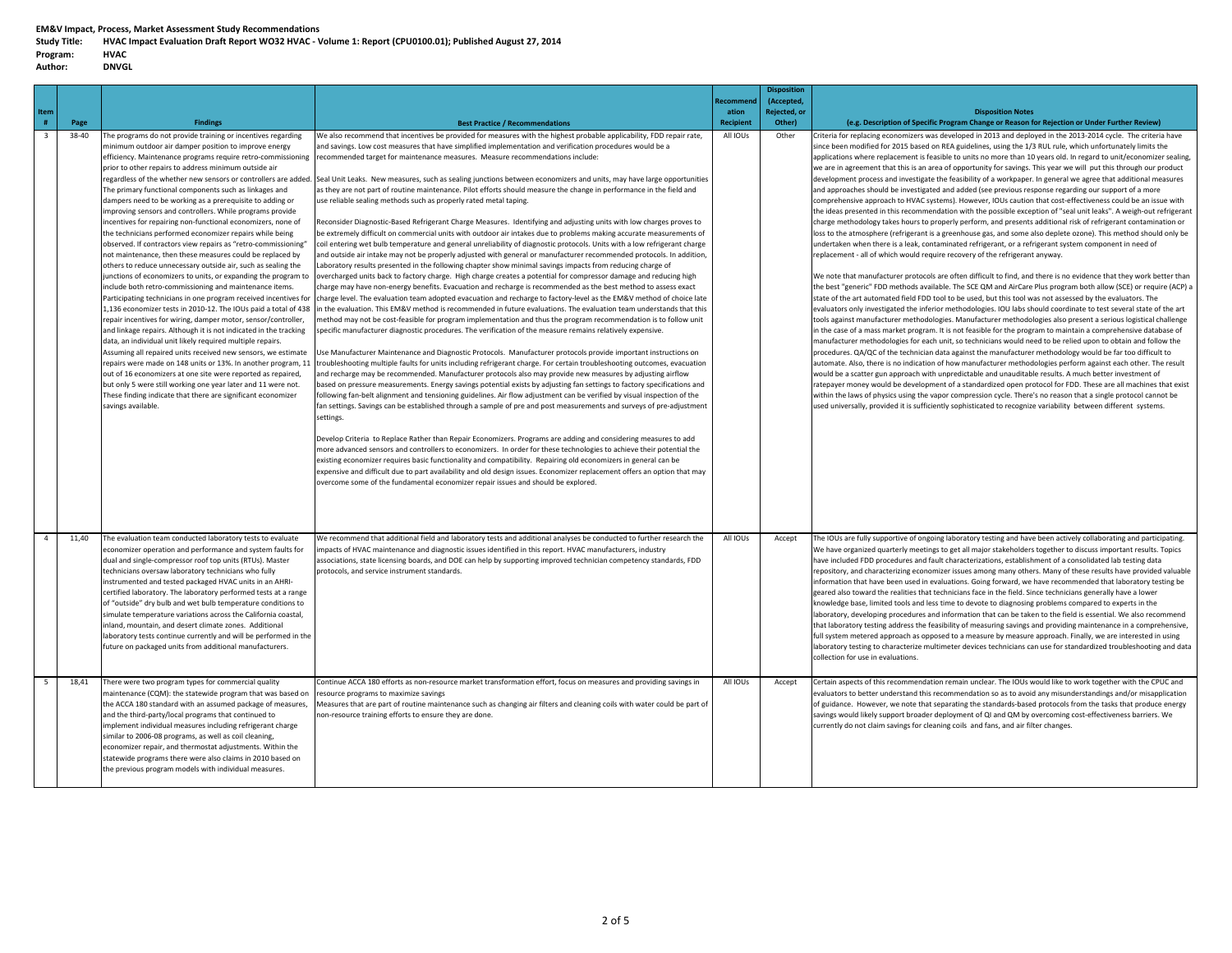# Study Title: HVAC Impact Evaluation Draft Report WO32 HVAC - Volume 1: Report (CPU0100.01); Published August 27, 2014<br>Program: HVAC

 $Program:$ 

|      |           |                                                                                                                                                                                                                                                                                                                                                                                                                                                                                                                                                                                                                                                                                                                                                                                                                                                                                                                                                                                                                                                                                                                                                                                                                                                                                                                                                                                                                                                                                                                                                                                                                                                                                                                                                                                                                                                                                                                                          |                                                                                                                                                                                                                                                                                                                                                                                                                                                                                                                                                                                                                                                                                                                                                                                       | <b>Recomme</b>   | <b>Disposition</b><br>(Accepted, |                                                                                                                                                                                                                                                                                                                                                                                                                                                              |
|------|-----------|------------------------------------------------------------------------------------------------------------------------------------------------------------------------------------------------------------------------------------------------------------------------------------------------------------------------------------------------------------------------------------------------------------------------------------------------------------------------------------------------------------------------------------------------------------------------------------------------------------------------------------------------------------------------------------------------------------------------------------------------------------------------------------------------------------------------------------------------------------------------------------------------------------------------------------------------------------------------------------------------------------------------------------------------------------------------------------------------------------------------------------------------------------------------------------------------------------------------------------------------------------------------------------------------------------------------------------------------------------------------------------------------------------------------------------------------------------------------------------------------------------------------------------------------------------------------------------------------------------------------------------------------------------------------------------------------------------------------------------------------------------------------------------------------------------------------------------------------------------------------------------------------------------------------------------------|---------------------------------------------------------------------------------------------------------------------------------------------------------------------------------------------------------------------------------------------------------------------------------------------------------------------------------------------------------------------------------------------------------------------------------------------------------------------------------------------------------------------------------------------------------------------------------------------------------------------------------------------------------------------------------------------------------------------------------------------------------------------------------------|------------------|----------------------------------|--------------------------------------------------------------------------------------------------------------------------------------------------------------------------------------------------------------------------------------------------------------------------------------------------------------------------------------------------------------------------------------------------------------------------------------------------------------|
| Iten |           |                                                                                                                                                                                                                                                                                                                                                                                                                                                                                                                                                                                                                                                                                                                                                                                                                                                                                                                                                                                                                                                                                                                                                                                                                                                                                                                                                                                                                                                                                                                                                                                                                                                                                                                                                                                                                                                                                                                                          |                                                                                                                                                                                                                                                                                                                                                                                                                                                                                                                                                                                                                                                                                                                                                                                       | ation            | <b>Rejected, or</b>              | <b>Disposition Notes</b>                                                                                                                                                                                                                                                                                                                                                                                                                                     |
|      | Page      | <b>Findings</b>                                                                                                                                                                                                                                                                                                                                                                                                                                                                                                                                                                                                                                                                                                                                                                                                                                                                                                                                                                                                                                                                                                                                                                                                                                                                                                                                                                                                                                                                                                                                                                                                                                                                                                                                                                                                                                                                                                                          | <b>Best Practice / Recommendations</b>                                                                                                                                                                                                                                                                                                                                                                                                                                                                                                                                                                                                                                                                                                                                                | <b>Recipient</b> |                                  |                                                                                                                                                                                                                                                                                                                                                                                                                                                              |
| #    | 62        | The QI program did result in energy savings, but the realization<br>rates were generally low. Table 27 summarizes the field<br>findings compared to the workpaper assumptions.<br>In particular, ex ante workpapers claimed higher duct leakage<br>than found in the baseline group. Duct leakage-a major source<br>of HVAC energy loss-was lower in participating households<br>than in non-participating households by a statistically significant<br>amount, with a mean total leakage of 11.5% of nominal airflow<br>for participants versus 16.6% for non-participating homes.<br>While this meets the QI program goal of 12% total leakage, the<br>baseline leakage was somewhat lower than the 24% leakage<br>value assumed in the workpaper. This resulted in lower actual<br>savings than expected.<br>There was not a statistically significant difference in per-ton<br>airflow between participants and non-participants, nor was<br>there a significant difference in per-CFM power draw between<br>the two groups. The evaluation team modeled the mean<br>differences to develop savings estimates as the collected data<br>represented the best information available since the workpaper<br>relied on assumed values. The evaluation team measured<br>greater airflow for participants, but the non-participant results<br>had high variation contributing to the lack of statistical<br>significance of the difference. Power draw (in watts per CFM of<br>measured airflow) was below the recommended maximum of<br>0.58W/CFM for participants and non-participants alike.<br>The evaluation team found that the QI program resulted in the<br>majority of systems (41 out of 49) sized within one-half ton of<br>the size recommended by Manual S calculations. This compares<br>to only 15 out of 50 non-participant systems being "right-sized."<br>However, the average sizing ratios calculated to be similar as | Use a difference of differences approach for workpapers and evaluation to allow separate estimates of gross and net<br>savings. This requires re-defining program workpaper assumptions where the baseline is code. Participants would have<br>a specific estimate of exceeding one or more aspects of Title-24 code. The 2013 Title 24 code should be reviewed to<br>determine opportunities to exceed code. The net to gross is then defined as the difference between common practice<br>and the code baseline. The net to gross would be greater than one if common practice is worse than code and less<br>than one if common practice exceeds code. Since there is a cost to meet code the adjustment to savings and costs in<br>cost effectiveness works conceptually as well. | All IOUs         | Other)<br>Other                  | (e.g. Description of Specific Program Change or Reason for Rejection or Under Further Review)<br>The IOUs have engaged the CaITF in the review of the RQI work paper. We will bring this recommendation to their<br>attention for consideration as we explore the revision of the work paper. We note also that net-to-gross<br>methodologies and determinations fall under the purview of the CPUC and we encourage them to address this<br>recommendation. |
|      |           | there were both under and oversized non-participant units, but<br>there were primarily right sized and a few oversized participant                                                                                                                                                                                                                                                                                                                                                                                                                                                                                                                                                                                                                                                                                                                                                                                                                                                                                                                                                                                                                                                                                                                                                                                                                                                                                                                                                                                                                                                                                                                                                                                                                                                                                                                                                                                                       |                                                                                                                                                                                                                                                                                                                                                                                                                                                                                                                                                                                                                                                                                                                                                                                       |                  |                                  |                                                                                                                                                                                                                                                                                                                                                                                                                                                              |
|      |           | units. The workpaper assumed an average amount of oversizing<br>and used the sizing ratio to represent this in simulations. The                                                                                                                                                                                                                                                                                                                                                                                                                                                                                                                                                                                                                                                                                                                                                                                                                                                                                                                                                                                                                                                                                                                                                                                                                                                                                                                                                                                                                                                                                                                                                                                                                                                                                                                                                                                                          |                                                                                                                                                                                                                                                                                                                                                                                                                                                                                                                                                                                                                                                                                                                                                                                       |                  |                                  |                                                                                                                                                                                                                                                                                                                                                                                                                                                              |
|      | $61 - 62$ |                                                                                                                                                                                                                                                                                                                                                                                                                                                                                                                                                                                                                                                                                                                                                                                                                                                                                                                                                                                                                                                                                                                                                                                                                                                                                                                                                                                                                                                                                                                                                                                                                                                                                                                                                                                                                                                                                                                                          | Revise workpapers to consider that the baseline is comprised of a range as opposed to a point estimate. Gross savings<br>vary by CZ and measure SEER level. In this case the net savings may also vary by code jurisdiction correlated to CZ and<br>unit cost correlated to SEER level. This includes under and oversizing and a range of duct leakage and airflow after<br>installation. The findings suggest that about half of the installations outside the program perform similar to the program<br>participants and the other half perform poorly.                                                                                                                                                                                                                             | All IOUs         | Reject                           | We agree with the idea behind this recommendation. However, we do not believe sufficient data is available at this<br>time to undertake a comprehensive overhaul of QI workpapers to incorporate accurate parameters-specific to each<br>climate zone.                                                                                                                                                                                                       |
|      | $62 - 63$ |                                                                                                                                                                                                                                                                                                                                                                                                                                                                                                                                                                                                                                                                                                                                                                                                                                                                                                                                                                                                                                                                                                                                                                                                                                                                                                                                                                                                                                                                                                                                                                                                                                                                                                                                                                                                                                                                                                                                          | Baseline system oversizing was closer to 13% than the assumed 20%. Manual S allows up to 140% sizing relative to<br>Manual J which leads to participant systems that don't meet the workpaper assumption that all participant systems are<br>sized to the load. Increasing savings due to sizing requires that participant oversizing be eliminated and undersizing be<br>allowed where possible to create a significant difference with common practice and recommended code.                                                                                                                                                                                                                                                                                                        | All IOUs         | Reject                           | Manual S requires systems be sized from 95-115% of the load unless a particular unit is not available in a size that is<br>compatible. 140% refers to heating load (RQI).                                                                                                                                                                                                                                                                                    |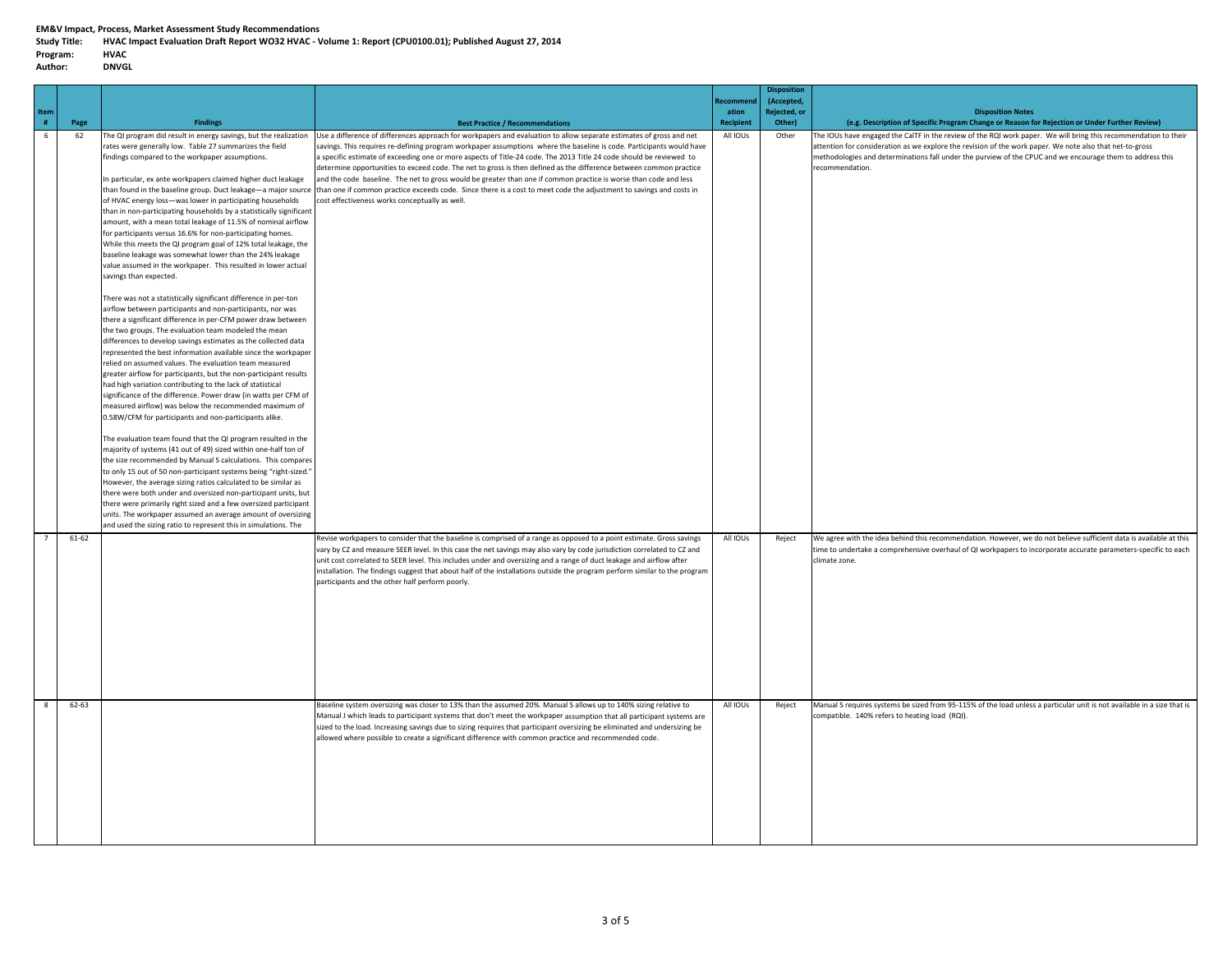Study Title: HVAC Impact Evaluation Draft Report WO32 HVAC - Volume 1: Report (CPU0100.01); Published August 27, 2014<br>Program: HVAC

 $Program:$ 

| tem<br># | Page      | <b>Findings</b> | <b>Best Practice / Recommendations</b>                                                                                                                                                                                                                                                                                                                                                                                                                                                                                                                                                                                                                                                                                                                                                                                                                                                                                                                                                                                                                                                                                                                                                                                                                                                                                                                                                                                                                                                                                                               | <b>Recommen</b><br>ation<br><b>Recipient</b> | <b>Disposition</b><br>(Accepted,<br>Rejected, or<br>Other) | <b>Disposition Notes</b><br>(e.g. Description of Specific Program Change or Reason for Rejection or Under Further Review)                                                                                                                                                                                                                                                                                                                                                                                                                                                                                                                                                                                                                                                                                                                                                                                                                                                                                                             |
|----------|-----------|-----------------|------------------------------------------------------------------------------------------------------------------------------------------------------------------------------------------------------------------------------------------------------------------------------------------------------------------------------------------------------------------------------------------------------------------------------------------------------------------------------------------------------------------------------------------------------------------------------------------------------------------------------------------------------------------------------------------------------------------------------------------------------------------------------------------------------------------------------------------------------------------------------------------------------------------------------------------------------------------------------------------------------------------------------------------------------------------------------------------------------------------------------------------------------------------------------------------------------------------------------------------------------------------------------------------------------------------------------------------------------------------------------------------------------------------------------------------------------------------------------------------------------------------------------------------------------|----------------------------------------------|------------------------------------------------------------|---------------------------------------------------------------------------------------------------------------------------------------------------------------------------------------------------------------------------------------------------------------------------------------------------------------------------------------------------------------------------------------------------------------------------------------------------------------------------------------------------------------------------------------------------------------------------------------------------------------------------------------------------------------------------------------------------------------------------------------------------------------------------------------------------------------------------------------------------------------------------------------------------------------------------------------------------------------------------------------------------------------------------------------|
|          | $62 - 63$ |                 | Revise workpaper assumptions to reflect the findings with respect to baseline values in addition to reconsidering the<br>meaning of the assumed net-to-gross ratio.<br>Baseline total duct leakage was around 16.6% rather than the assumed 24%. Participant total duct leakage was near<br>the claimed 12%.<br>We found that directionally the non-participant airflow per ton of cooling was about 300 CFM, lower than the baseline<br>value of 350 CFM assumed in the workpaper. The difference between participants and non-participants was not<br>statistically significant, but since both groups had lower airflow than assumed there may be additional opportunity to<br>capture airflow savings.                                                                                                                                                                                                                                                                                                                                                                                                                                                                                                                                                                                                                                                                                                                                                                                                                                           | All IOUs                                     | Other                                                      | In general, the IOUs are supportive of workpaper and DEER updates when they are based on reliable data and<br>EM&V. We anticipate the duct leakage recommendation will be addressed in the RQI subcommittee of the California<br>Technical Forum. We note that participant airflow is required to meet Manual S. In-field verifications of QI projects<br>rarely show airflow out of specification. Keep in mind systems may be designed at 350 cfm/ton, but the airflow test<br>requires 85-115% of design.                                                                                                                                                                                                                                                                                                                                                                                                                                                                                                                          |
| 10       | 62-63     |                 | Investigate program overlaps between Quality Install and the Energy Upgrade California Home Upgrade Program.<br>Efficient installations made up a large portion of program participants and some of these installations may be<br>appropriate to include in Energy Upgrade California Home Upgrade jobs.                                                                                                                                                                                                                                                                                                                                                                                                                                                                                                                                                                                                                                                                                                                                                                                                                                                                                                                                                                                                                                                                                                                                                                                                                                             | All IOUs                                     | Other                                                      | Significant gaps exist between training for EUC and QI contractors and installation requirements. QI can be<br>performed in EUC, as long as QI standards are maintained and current process is followed.                                                                                                                                                                                                                                                                                                                                                                                                                                                                                                                                                                                                                                                                                                                                                                                                                              |
| $11\,$   | $62 - 63$ |                 | Expand non-participant sample to support evaluation of QI programs and "to code" pilots. Using a consistent data<br>collection approach would allow expansion of the sample in any given climate zone given the relatively small size of the<br>sample in this study. The pilots will collect detailed compliance verification data. Comparing non-pilot and pilot<br>jurisdictions may require larger samples of non-participants.                                                                                                                                                                                                                                                                                                                                                                                                                                                                                                                                                                                                                                                                                                                                                                                                                                                                                                                                                                                                                                                                                                                  | All IOUs                                     | Other                                                      | We recognize that budgets are limited, but we encourage the CPUC to expand sample sizes in line with this<br>recommendation. A lack of statistically significant results inhibits well informed program adjustments. We<br>recommend future studies focus on the difference between standard practice (which includes some code installs)<br>and QI. Determining the practice for code installs should be a separate effort that can then be compared to<br>standard practice and QI.                                                                                                                                                                                                                                                                                                                                                                                                                                                                                                                                                 |
| 12       | $62 - 63$ |                 | Ultimately the programs can influence savings for actions that exceed Title 24 requirements if they exist. Participant<br>systems did not all meet assumed values which could be improved by program inspections. Exceeding code will improve<br>realization rates, but it is unknown if cost effective saving remain, especially relative to the new code. Common practice<br>was worse than code in this study, but not as much as assumed in workpapers. The evaluation team recommends the<br>IOUs explore a few areas where Title 24 can be exceeded or does not have requirements:<br>Explore downsizing to reduce peak demand. The program sizing aligned much better with Manual J load calculations<br>than non-participants, but did not eliminate all cases of oversizing. Non-participants did not systematically oversize, but<br>rather there was a wide range of sizing relative to load calculations. A focus on reducing the installed size compared to<br>the unit that is being replaced would have peak demand benefits if the reduction in size can be documented.<br>Explore duct sealing to reach a lower target leakage, such as the 6% threshold that is set for new ducts systems.<br>Explore air handlers/furnaces, filters, and duct modifications that reduce pressure drop and improve fan system<br>efficiency.<br>Explore whether all ANSI/ACCA QI elements in programs impact energy use and align with workpapers. Emphasize the<br>energy saving aspects in programs focusing on specific elements in workpapers. | All IOUs                                     | Other                                                      | We agree that program inspections are essential in promoting acceptable QI and to transform the market.<br>Sizing reduction compared to the previous size should not be performed without confirming the needed size<br>through Manual J and S calculations. A utility promoting potentially undersized systems could lead to unsatisfied<br>customers, especially when there is a change of occupancy and could short-circuit code compliance.<br>6% duct leakage could be a difficult standard for existing homes, even with a new duct system, some configurations<br>could prevent this standard from being achieved. Additional savings due to duct leakage documented below<br>required programs values should be accounted for in NTG savings calculated through evaluations, but should not be<br>explored as a program requirement.<br>Fan efficacy should be promoted through duct modifications.<br>ANSI/ACCA QI elements should be followed, but programs should not limit energy savings pathways to those<br>elements." |
| 13       | $62 - 64$ |                 | Determine if there are specific locations where common practice baseline is worse than estimated in this evaluation.<br>The non-participant sample covered large areas and many code jurisdictions. Further study could determine specific<br>areas where common practice is worst and target program activities toward those locations.                                                                                                                                                                                                                                                                                                                                                                                                                                                                                                                                                                                                                                                                                                                                                                                                                                                                                                                                                                                                                                                                                                                                                                                                             | All IOUs                                     | Accept                                                     | We agree that establishing an accurate baseline, even for relatively small areas should take priority over expanding<br>the study to a larger area. However, both are important and as in our reply above, we encourage the CPUC to<br>expand QI/QM sample sizes. The IOUs are considering a comprehensive billing analysis to target homes that would<br>benefit the most from QI.                                                                                                                                                                                                                                                                                                                                                                                                                                                                                                                                                                                                                                                   |